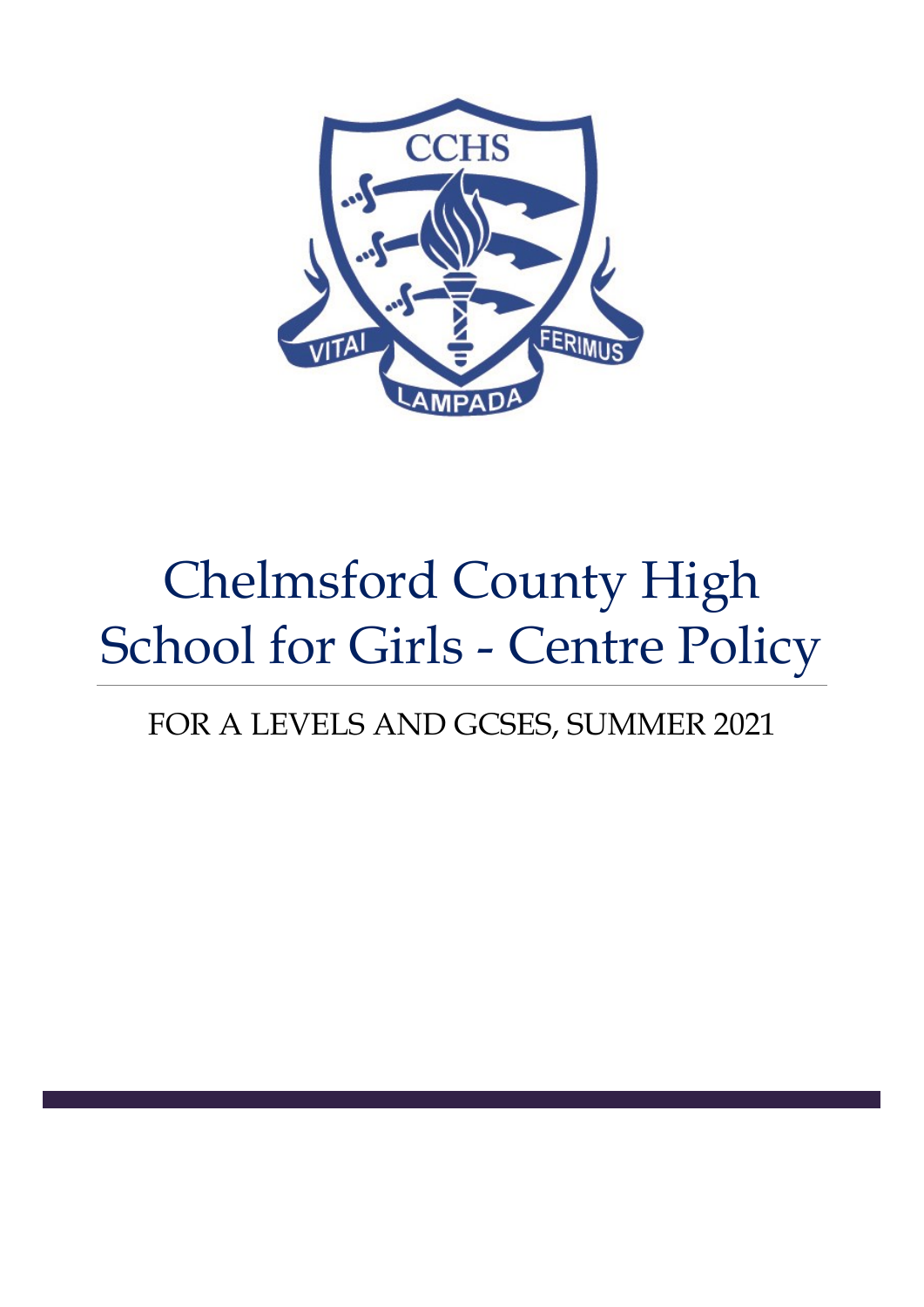## **Centre Policy for determining teacher assessed grades in Summer 2021**

Chelmsford County High School for Girls

## **Background**

This policy takes account of the guidance provided in the document: *JCQ Guidance on the determination of grades for A/AS Levels and GCSEs,summer 2021.*

## **Statement of intent**

This section outlines the purpose of this document in relation to our centre.

#### **Statement of Intent**

This section provides details of the purpose of this document, as appropriate to our centre:

The purpose of this policy is:

- To ensure that teacher assessed grades are determined fairly, consistently, free from bias and effectively within and across departments.
- To ensure the operation of effective processes with clear guidelines and support for staff.
- To ensure that all staff involved in the processes clearly understand their roles and responsibilities.
- To support teachers to take evidence-based decisions in line with Joint Council for Qualifications guidance.
- To ensure the consideration of historical centre data in the process, and the appropriate decision making in respect of, teacher assessed grades.
- To support a high standard of internal quality assurance in the allocation of teacher assessed grades.
- To support our centre in meeting its obligations in relation to equality legislation.
- To ensure our centre meets all requirements set out by the Department of Education, Ofqual, the Joint Council for Qualifications and awarding organisations for Summer 2021 qualifications.
- To ensure the process for communicating to candidates and their parents/carers how they will be assessed is clear, in order to give confidence.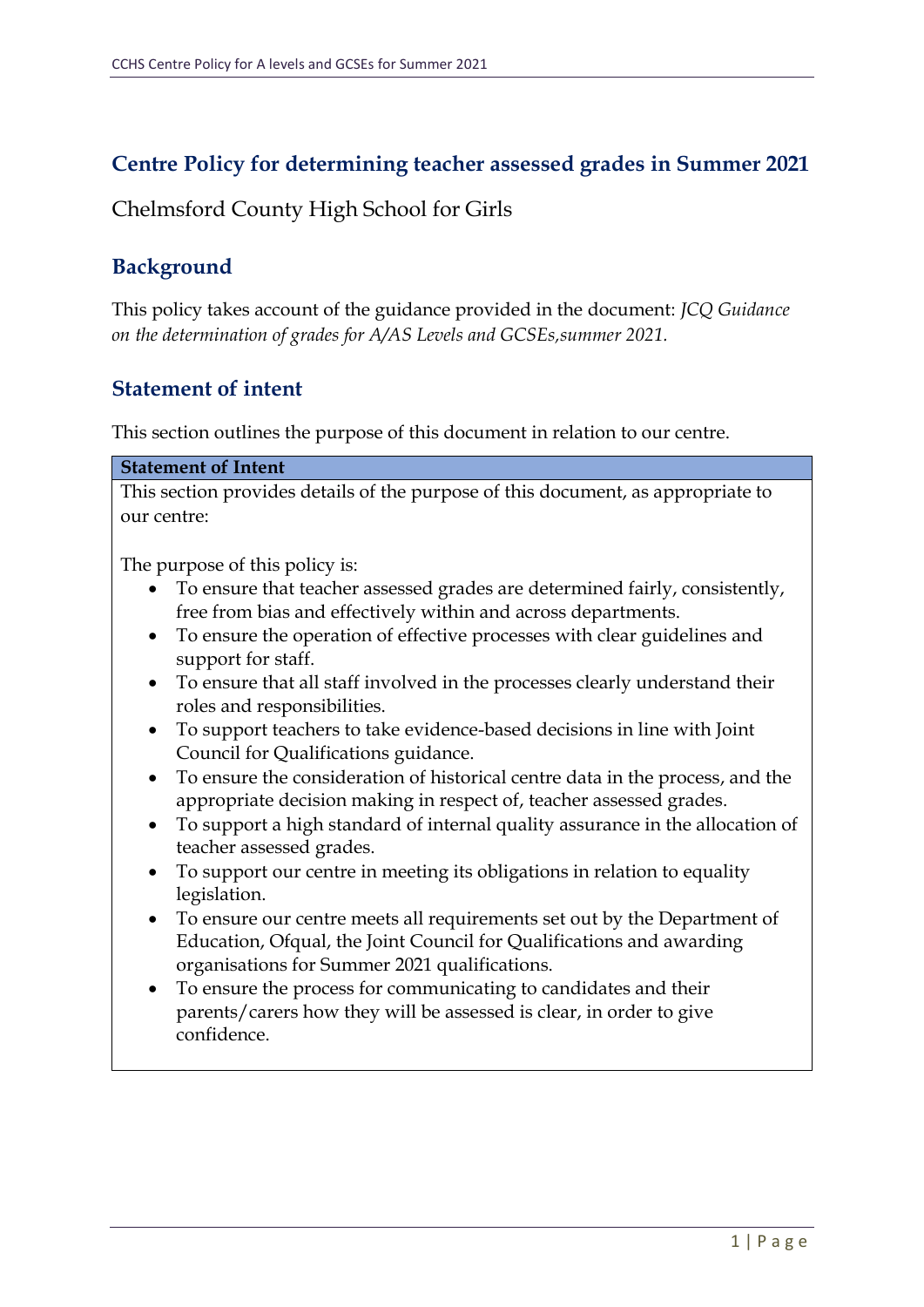## **Roles and responsibilities**

This section of our Centre Policy outlines the personnel in our centre who have specific roles and responsibilities in the process of determining teacher assessed grades this year.

#### **Roles and Responsibilities**

This section gives details of the roles and responsibilities within our centre:

#### **Head of Centre**

- Our Head of Centre, Stephen Lawlor, will be responsible for approving our policy for determining teacher assessed grades.
- Our Head of Centre has overall responsibility for Chelmsford County High School for Girls as an examinations centre and will ensure that clear roles and responsibilities of all staff are defined.
- Our Head of Centre will confirm that teacher assessed grade decisions represent the academic judgement made by teachers and that the checks in place ensure these align with the guidance on standards provided by awarding organisations.
- Our Head of Centre will ensure a robust internal quality assurance process has been produced and signed-off in advance of results being submitted.

#### **Senior Leadership Team and Subject Leaders**

Our Senior Leadership Team and Subject Leaders will:

- provide training and support to our other staff.
- support the Head of Centre in the quality assurance of the final teacher assessed grades.
- ensure an effective approach within and across departments and authenticating the preliminary outcome from single teacher subjects.
- be responsible for ensuring staff have a clear understanding of the internal and external quality assurance processes and their role within it.
- ensure that all teachers within their department make consistent judgements about student evidence in deriving a grade.
- ensure all staff conduct assessments under the appropriate levels of control with reference to guidance provided by the Joint Council for Qualifications.
- ensure teachers have the information required to make accurate and fair judgments.
- ensure that a Subject Leader Checklist is completed for each qualification that they are submitting.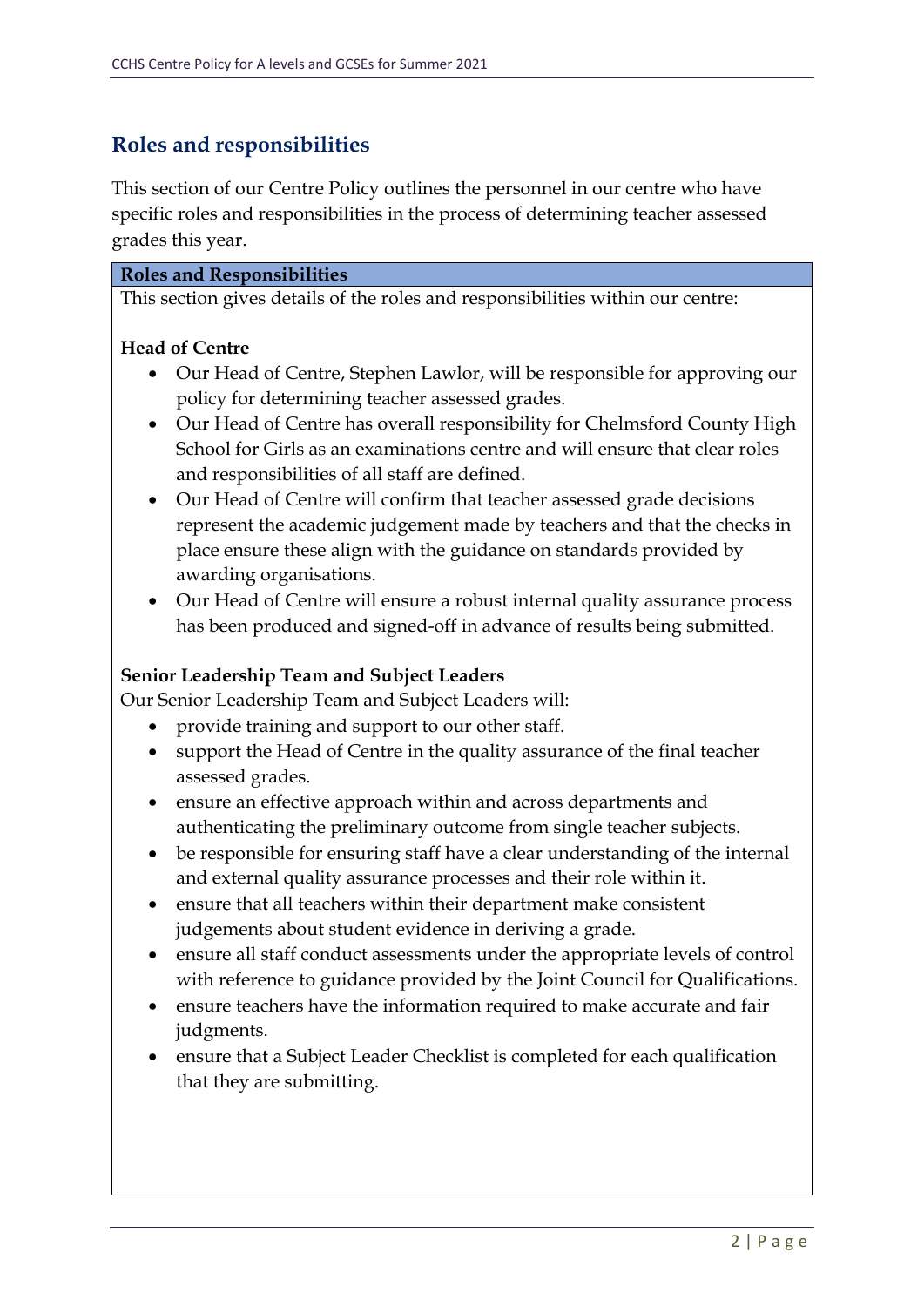#### **Subject Teachers and SENCo**

Our Subject Teachers and SENCo will:

- ensure they conduct assessments under our centre's appropriate levels of control and have sufficient evidence, in line with this Centre Policy and guidance from the Joint Council for Qualifications, to provide teacher assessed grades for each student they have entered for a qualification.
- ensure that the teacher assessed grade they assign to each student is a fair, valid and reliable reflection of the assessed evidence available for each student.
- make judgements based on what each student has been taught and what they have been assessed on, as outlined in the section on grading in the main JCQ guidance**.**
- produce an assessment record for each subject cohort, that includes the nature of the assessment evidence being used, the level of control for assessments considered, and any other evidence that explains the determination of the final teacher assessed grades. Any necessary variations for individual students will also be recorded.
- securely store and be able to retrieve sufficient evidence to justify their decisions.

### **Examinations Officer and Assistant Examinations Officer**

Our Examinations Officer and Assistant Examinations Officer will:

• be responsible for the administration of our final teacher assessed grades and for managing the post-results services.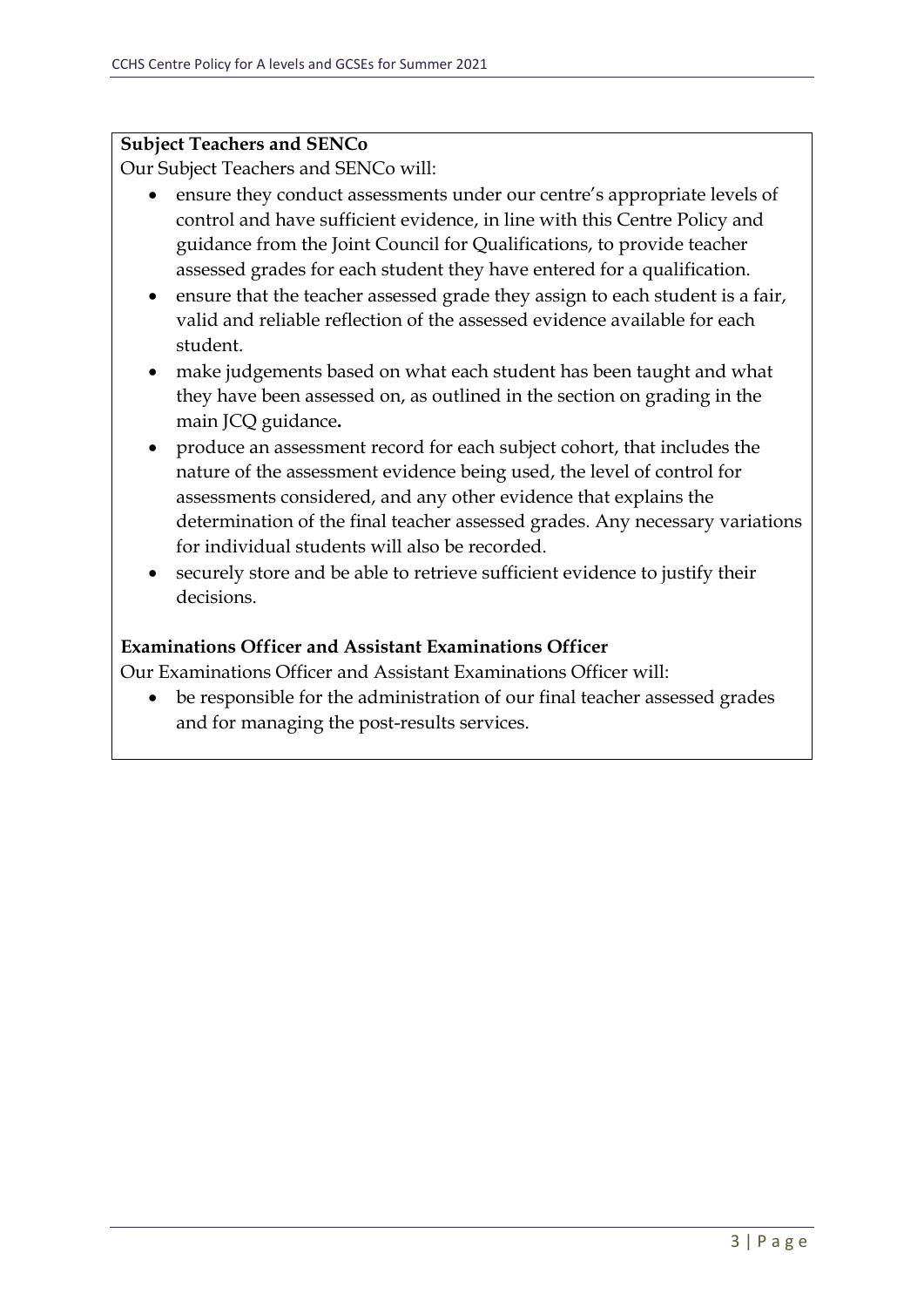## **Training, support and guidance**

This section of our Centre Policy outlines the training, support and guidance that our centre will provide to those determining teacher assessed grades this year.

#### **Training**

This section provides details of the approach our centre will take to training, support and guidance in determining teacher assessed grades this year

- Subject Teachers involved in determining grades in our centre will attend centre-based training and briefings to help achieve consistency and fairness to all students.
- Subject Teachers will engage fully with all training and support that has been provided by the Joint Council for Qualifications and the awarding organisations.

**Support for Newly Qualified Teachers and teachers less familiar with assessment** 

This section provides details of our approach to training, support and guidance for newly qualified teachers and teachers less familiar with assessment

- We will provide mentoring from experienced teachers to NQTs and teachers less familiar with assessment.
- We will put in place additional internal reviews of teacher assessed grades for NQTs and other teachers as appropriate.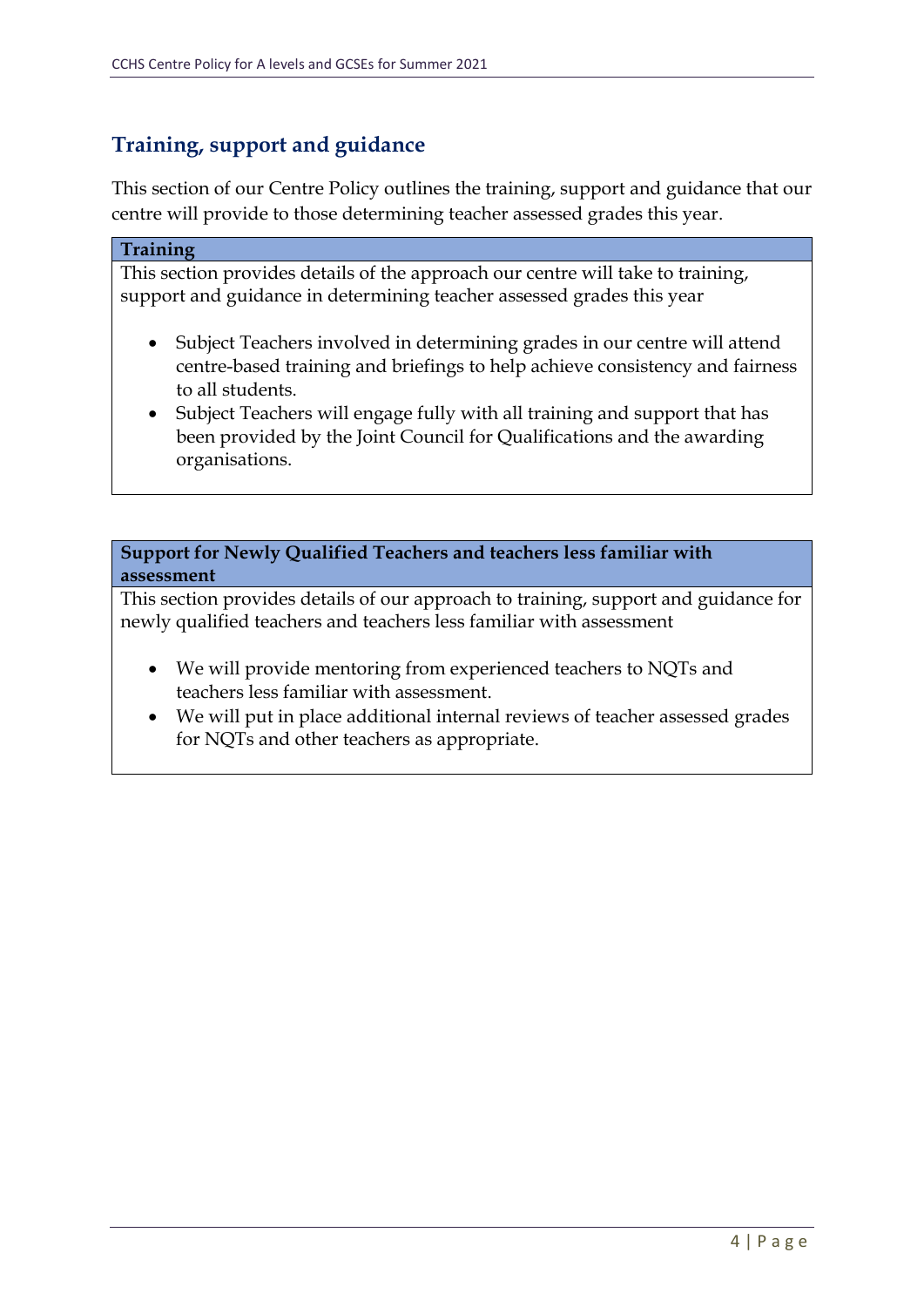## **Use of appropriate evidence**

This section of our Centre Policy indicates how our centre will give due regard to the section in the JCQ guidance entitled: *Guidance on grading for teachers*.

| Use of evidence                                                                                                                                                                                                                                                                                                                                                                                                                                                                                                                                                                                                                                                                                                                                                                                                                                                                                                                                                                                                                                                                                                                                                                                                                                                                                                                                                                                                                                                                                                     |
|---------------------------------------------------------------------------------------------------------------------------------------------------------------------------------------------------------------------------------------------------------------------------------------------------------------------------------------------------------------------------------------------------------------------------------------------------------------------------------------------------------------------------------------------------------------------------------------------------------------------------------------------------------------------------------------------------------------------------------------------------------------------------------------------------------------------------------------------------------------------------------------------------------------------------------------------------------------------------------------------------------------------------------------------------------------------------------------------------------------------------------------------------------------------------------------------------------------------------------------------------------------------------------------------------------------------------------------------------------------------------------------------------------------------------------------------------------------------------------------------------------------------|
| This section gives details in relation to our use of evidence.                                                                                                                                                                                                                                                                                                                                                                                                                                                                                                                                                                                                                                                                                                                                                                                                                                                                                                                                                                                                                                                                                                                                                                                                                                                                                                                                                                                                                                                      |
| Teachers making judgements will have regard to the Ofqual Head of Centre<br>guidance on recommended evidence, and further guidance provided by<br>awarding organisations.<br>All candidate evidence and records used to determine teacher assessed<br>$\bullet$<br>grades, and associated documentation, will be retained and made available<br>for the purposes of external quality assurance and appeals.<br>We will be using student work produced in response to assessment<br>$\bullet$<br>materials provided by our awarding organisation(s), including groups of<br>questions, past papers or similar materials such as practice or sample<br>papers.<br>We will use non-exam assessment work (often referred to as coursework),<br>$\bullet$<br>even if this has not been fully completed.<br>We will use student work produced in centre-devised tasks that reflect the<br>$\bullet$<br>specification, that follow the same format as awarding organisation<br>materials, and have been marked in a way that reflects awarding<br>organisation mark schemes.<br>We will use substantial class or homework (including work that took place<br>$\bullet$<br>during remote schooling).<br>We will use internal tests taken by pupils.<br>$\bullet$<br>We will use mock exams taken over the course of study, including during<br>remote schooling.<br>We will use records of a student's capability and performance over the<br>course of study in performance-based subjects such as music, drama and<br>PE. |
| We provide further detail in the following areas:                                                                                                                                                                                                                                                                                                                                                                                                                                                                                                                                                                                                                                                                                                                                                                                                                                                                                                                                                                                                                                                                                                                                                                                                                                                                                                                                                                                                                                                                   |
|                                                                                                                                                                                                                                                                                                                                                                                                                                                                                                                                                                                                                                                                                                                                                                                                                                                                                                                                                                                                                                                                                                                                                                                                                                                                                                                                                                                                                                                                                                                     |
| <b>Additional Assessment Materials</b><br>We will use additional assessment materials to give students the<br>opportunity to show what they know, understand or can do in an area of<br>content that has been taught but not yet assessed.<br>We will use additional assessment materials to give students an<br>opportunity to show improvement, for example, to validate or replace an<br>existing piece of evidence.                                                                                                                                                                                                                                                                                                                                                                                                                                                                                                                                                                                                                                                                                                                                                                                                                                                                                                                                                                                                                                                                                             |

• We will use additional assessment materials to support consistency of judgement between teachers or classes by giving everyone the same task to complete.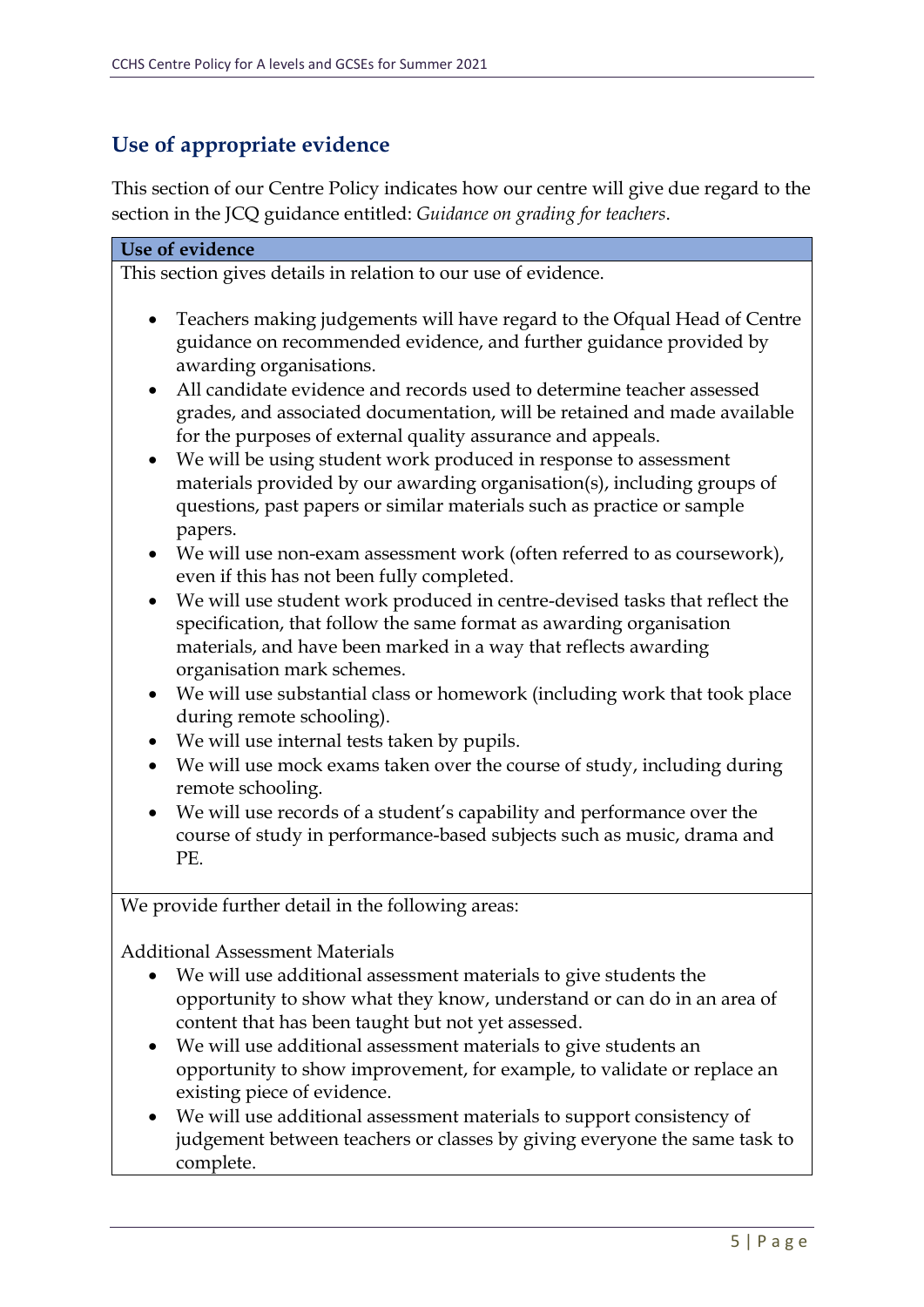• We will combine and/or remove elements of questions where, for example, a multi-part question includes a part which focuses on an element of the specification that has not been taught.

Our centre will ensure the appropriateness of evidence and balance of evidence in arriving at grades in the following ways:

- We will consider the level of control under which an assessment was completed, for example, whether the evidence was produced under high control and under supervision or at home.
- All students have been invited to sign an 'Academic Honesty Agreement' to confirm their respect for key principles of academic integrity when completing mini-assessments in school.
- We will ensure that we are able to authenticate the work as the student's own, especially where that work was not completed within the school or college.
- We will consider the limitations of assessing a student's performance when using assessments that have been completed more than once, or drafted and redrafted, where this is not a skill being assessed.
- We will consider the specification and assessment objective coverage of the assessment.
- We will consider the depth and breadth of knowledge, understanding and skills assessed, especially higher order skills within individual assessments.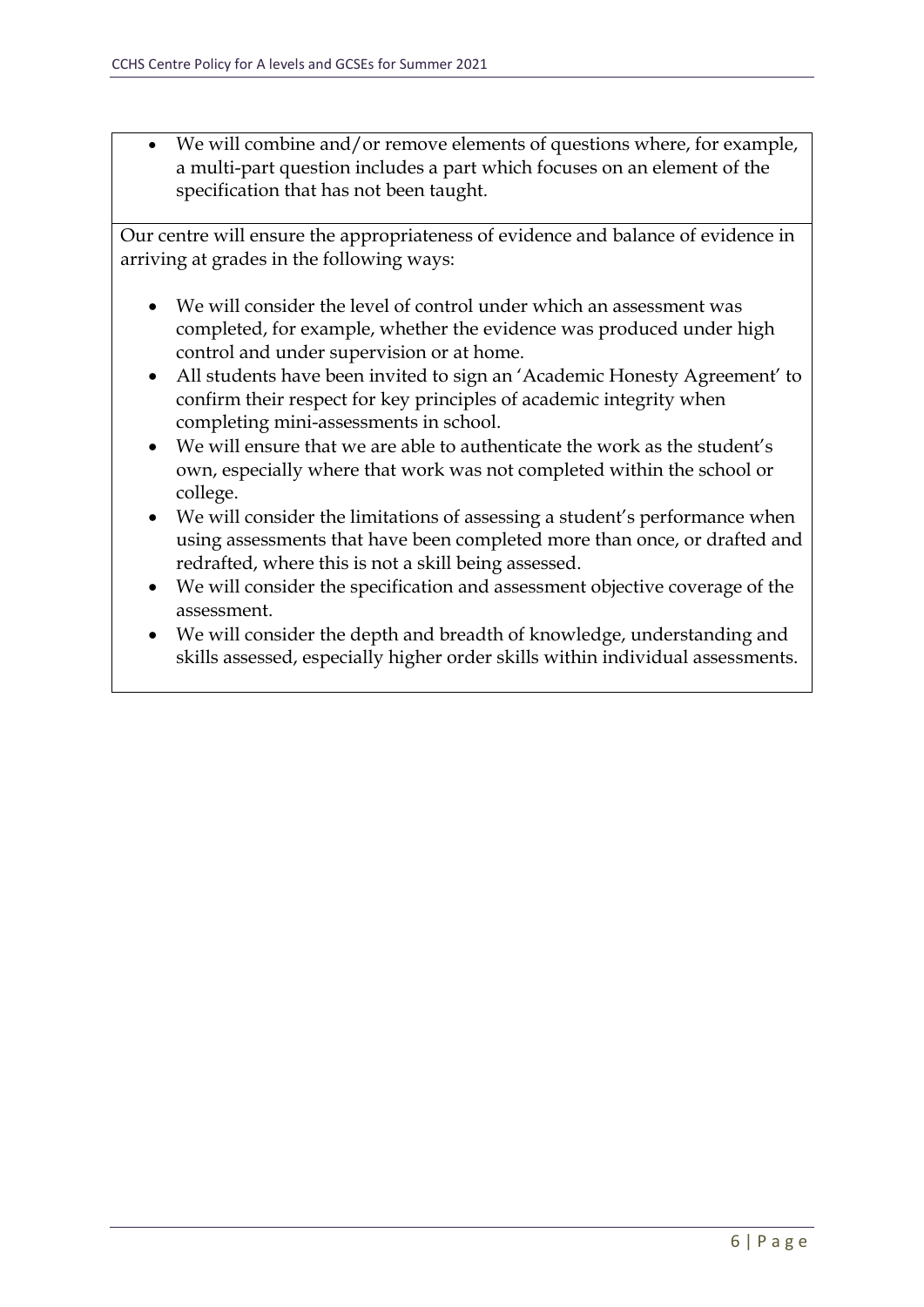## **Determining teacher assessed grades**

This section of our Centre Policy outlines the approach our centre will take to awarding teacher assessed grades.

## **Awarding teacher assessed grades based on evidence**

We give details here of our centre's approach to awarding teacher assessed grades.

- Our Subject Teachers will determine grades based on evidence which is commensurate with the standard at which a student is performing, i.e. their demonstrated knowledge, understanding and skills across the content of the course they have been taught.
- Our Subject Teachers will record how the evidence was used to arrive at a fair and objective grade, which is free from bias.
- Our Subject Teachers will produce an assessment record for each subject cohort and will share this with their Subject Leaders. Any necessary variations for individual students will also be shared.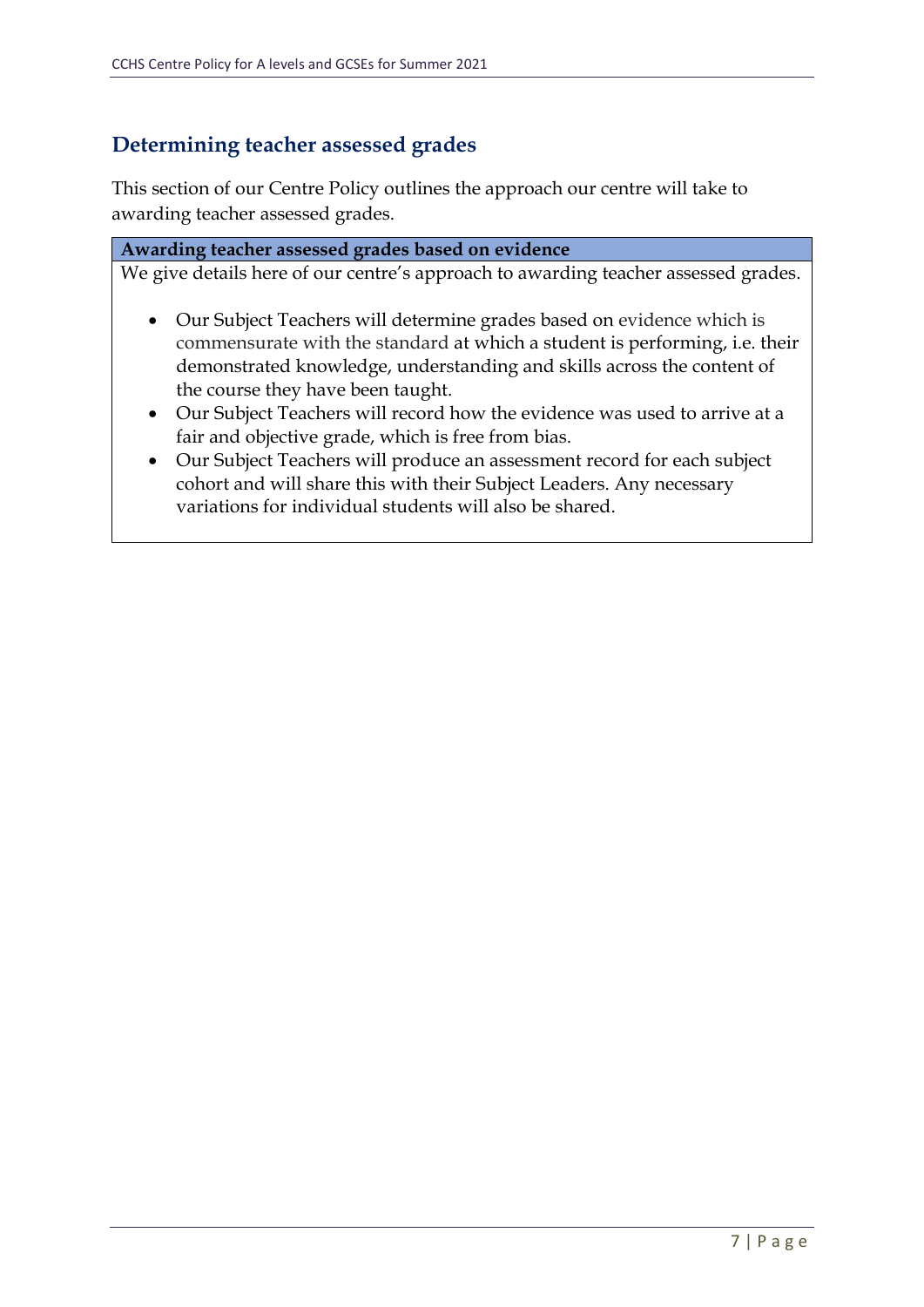## **Internal quality assurance**

This section of our Centre Policy outlines the approach our centre will take to ensure internal standardisation of teacher assessed grades, to ensure consistency, fairness and objectivity of decisions.

#### **Internal quality assurance**

This section gives details of our approach to internal standardisation, within and across Subject Departments.

- We will ensure that all teachers involved in deriving teacher assessed grades read and understand this Centre Policy document.
- In subjects where there is more than one teacher and/or class in the Department, we will ensure that our centre carries out an internal standardisation process.
- We will ensure that all teachers are provided with training and support to ensure they take a consistent approach to:
	- o arriving at teacher assessed grades
	- o marking of evidence
	- o reaching a holistic grading decision
	- o applying the use of grading support and documentation
- We will conduct internal standardisation across all grades.
- We will ensure that the assessment record will form the basis of internal standardisation and discussions across teachers to agree the awarding of teacher assessed grades.
- Where necessary, we will review and reflect on individual grading decisions to ensure alignment with the standards as outlined by our awarding organisation(s).
- Where appropriate, we will amend individual grade decisions to ensure alignment with the standards as outlined by our awarding organisation(s).
- Where there is only one teacher involved in marking assessments and determining grades, then the output of this activity will be reviewed by an appropriately experienced member of staff within the centre or by a suitably qualified colleague in another school.
- In respect of equality legislation, we will consider the range of evidence for students of different protected characteristics that are included in our internal standardisation, referring to our CCHS Equalities Policy (updated this academic year) and the Equalities Act 2010.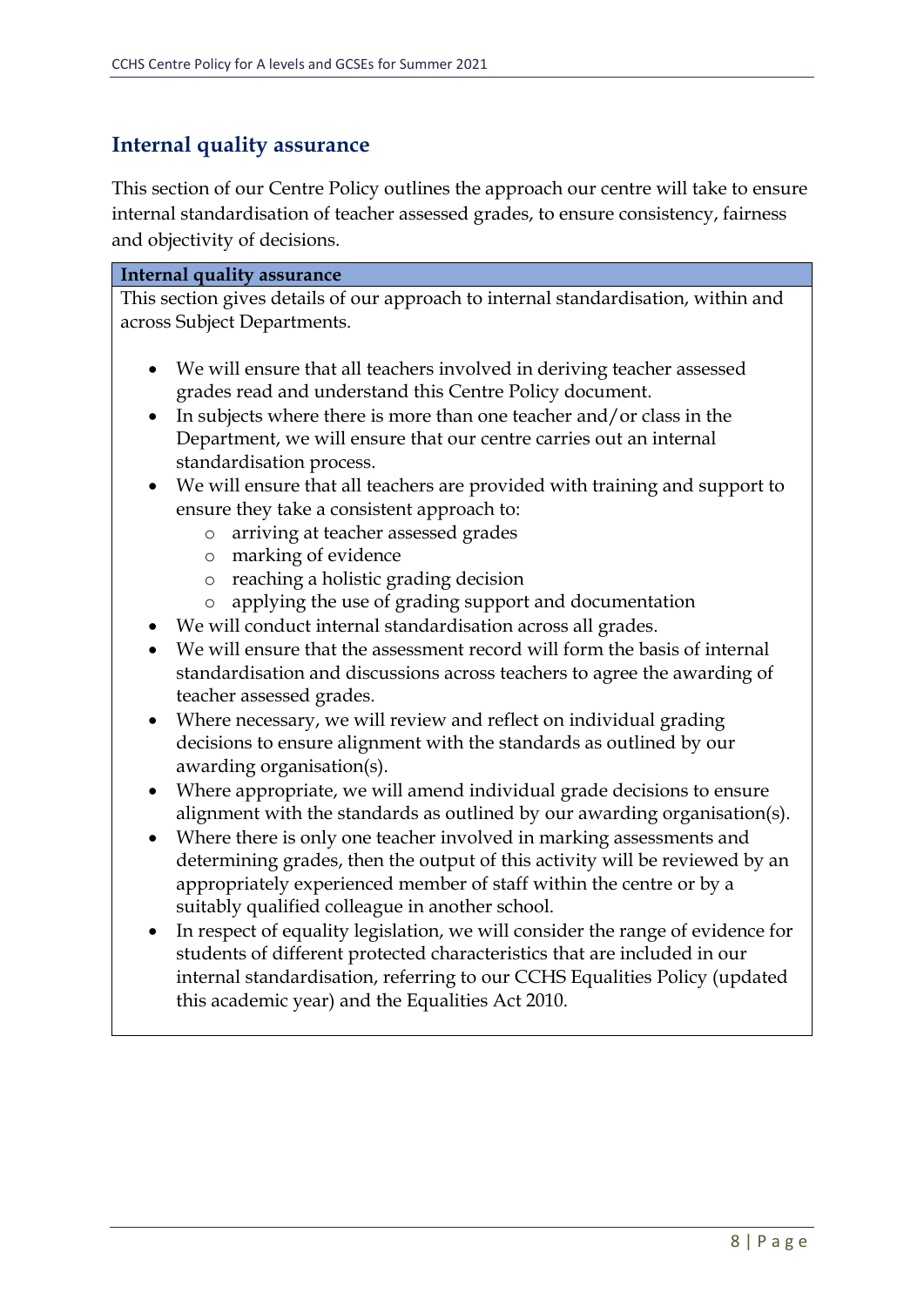## **Comparison of teacher assessed grades to results for previous cohorts**

This section of our Centre Policy outlines the approach we will take to compare our teacher assessed grades in 2021 with results from previous cohorts.

#### **Comparison of Teacher Assessed Grades to results for previous cohorts**

This section gives details of our internal process to ensure a comparison of teacher assessed grades at qualification level to results for previous cohorts in our centre taking the same qualification.

- We will compile information on the grades awarded to our students in past June series in which exams took place (e.g. 2017 - 2019).
- We will consider the size of our cohort from year to year.
- We will consider the stability of our centre's overall grade outcomes from year to year.
- We will consider both subject and centre level variation in our outcomes during the internal quality assurance process.
- We will prepare a succinct narrative on the outcomes of the review against historic data which, in the event of significant divergence from the qualifications-levels profiles attained in previous examined years, which address the reasons for this divergence. This commentary will be available for subsequent review during the QA process.

This section gives details of the approach our centre will follow if our initial teacher assessed grades for a qualification are viewed as overly lenient or harsh compared to results in previous years.

- We will compile historical data giving appropriate regard to potential mixtures of A\*-G and 9-1 grades in GCSEs. Where required, we will use the Ofqual guidance to convert legacy grades into the new 9 to 1 scale.
- We will bring together other data sources that will help to quality assure the grades we intend to award in 2021. Additional data will include external data provided by FFT and ALPS.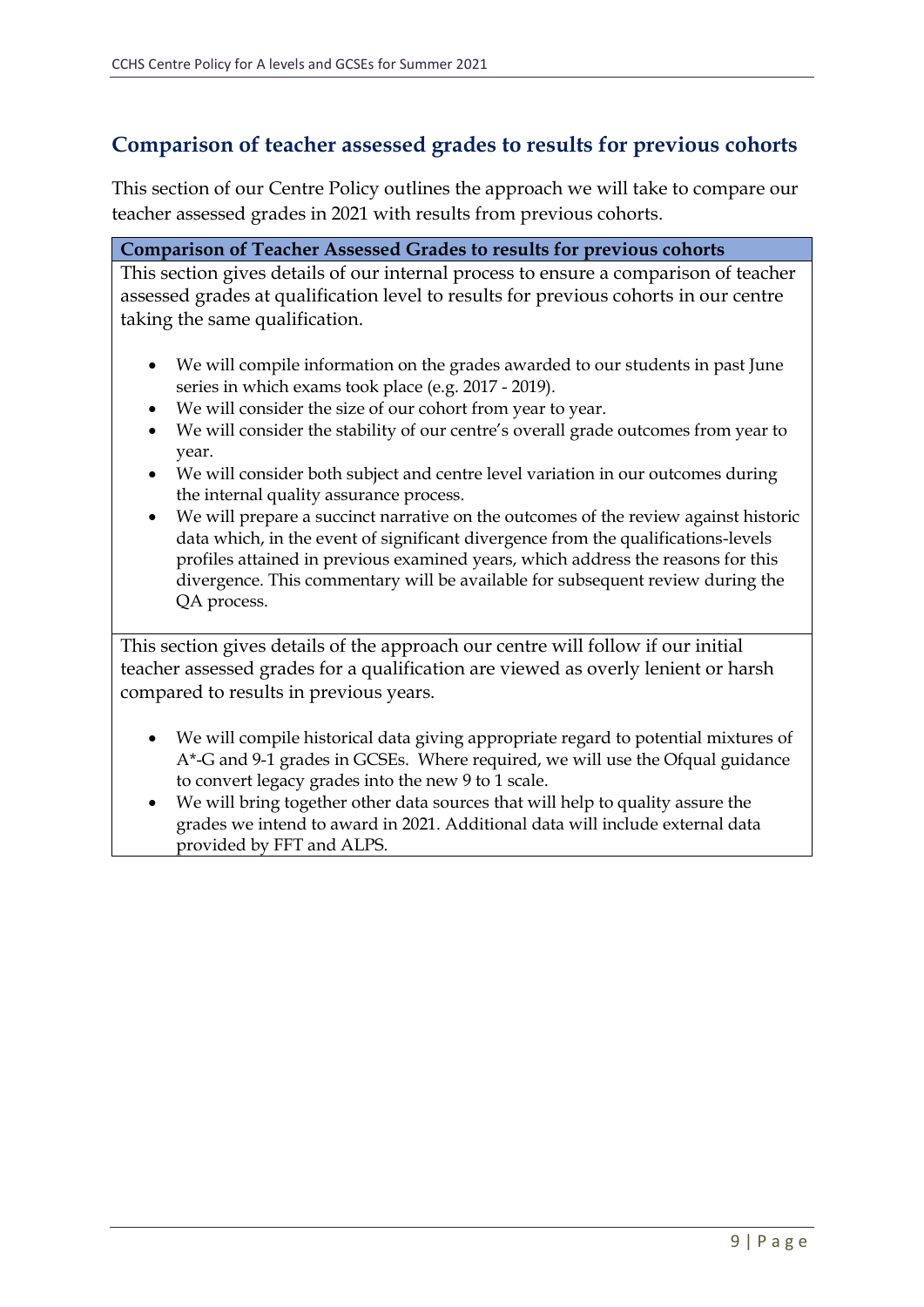## **Access Arrangements and Special Considerations**

This section of our Centre Policy outlines the approach our centre will take to provide students with appropriate access arrangements and take-into-account mitigating circumstances in particular instances.

**Reasonable adjustments and mitigating circumstances (special consideration)** This section gives details of our approach to access arrangements and mitigating circumstances (special consideration). • Where students have agreed access arrangements or reasonable adjustments (for example a reader or scribe) we will make every effort to ensure that these arrangements are in place when assessments are being taken. • Where an assessment has taken place without an agreed reasonable adjustment or access arrangement, we will remove that assessment from the basket of evidence and alternative evidence obtained. • Where illness or other personal circumstances might have affected performance in assessments used in determining a student's standard of performance, we will take account of this when making judgements.

- We will note, as part of the assessment record, how we have incorporated any necessary variations to take account of the impact of illness or personal circumstances on the performance of individual students in assessments.
- To ensure consistency in the application of Special Consideration, we will ensure all teachers have read and understood the document: 'JCQ – [A guide](https://www.jcq.org.uk/wp-content/uploads/2020/08/A-guide-to-the-spec-con-process-202021-Website-version.pdf)  [to the special consideration process](https://www.jcq.org.uk/wp-content/uploads/2020/08/A-guide-to-the-spec-con-process-202021-Website-version.pdf)', with effect from 1s<sup>t</sup> September 2020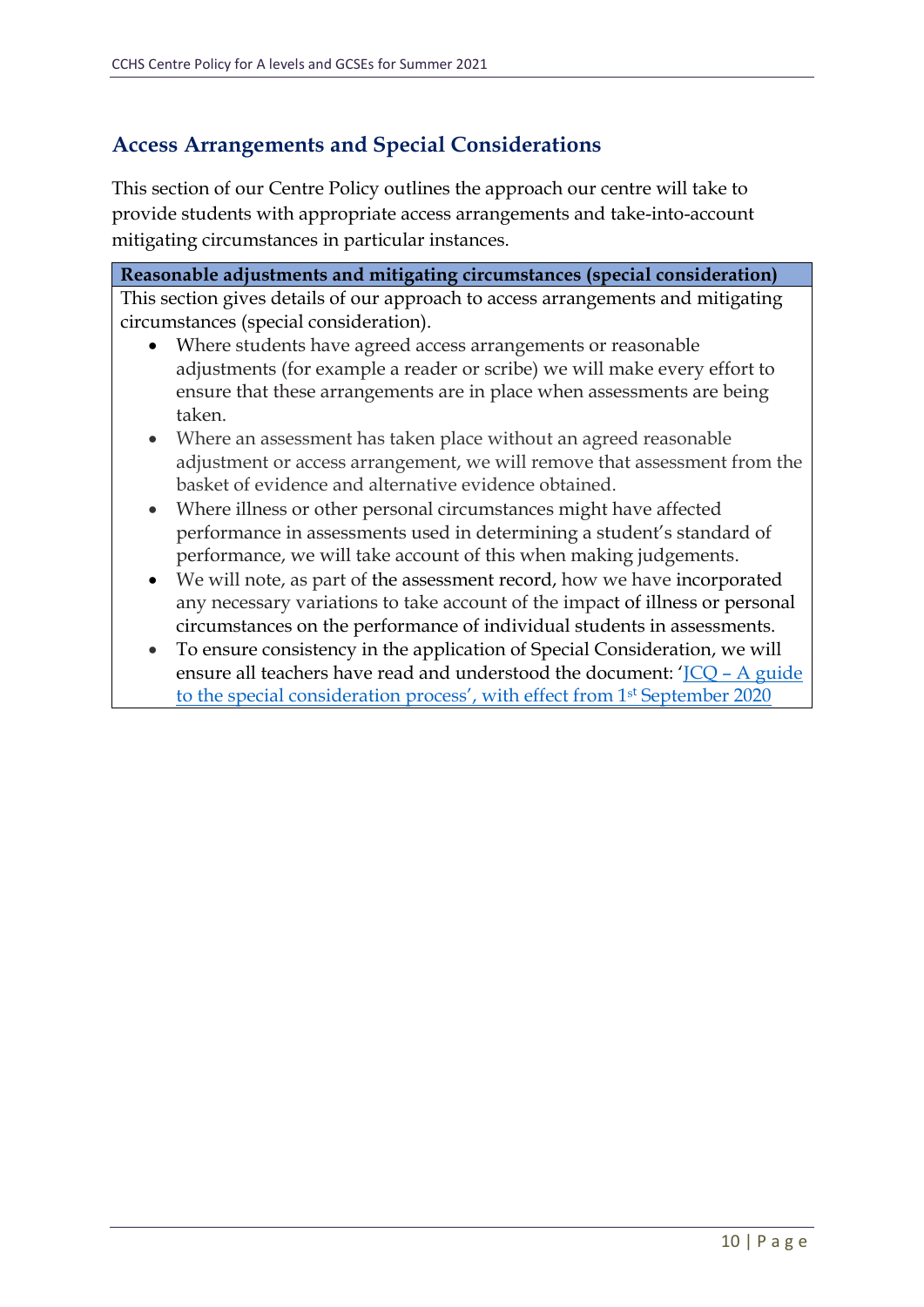## **Addressing disruption/differential lost learning (DLL)**

This section of our Centre Policy outlines how we address disruption to learning experiences and assessment opportunities.

#### **Addressing Disruption/Differentiated Lost Learning (DLL)**

This section gives details of our approach to address disruption or differentiated lost teaching.

- Teacher assessed grades will be determined based on evidence of the content that has been taught, both through campus-based and remote schooling lessons, and assessed for each student.
- We have communicated to students and parents our contingency arrangments for the completion of any assessments that are missed due to illness or self-isolation absence from school.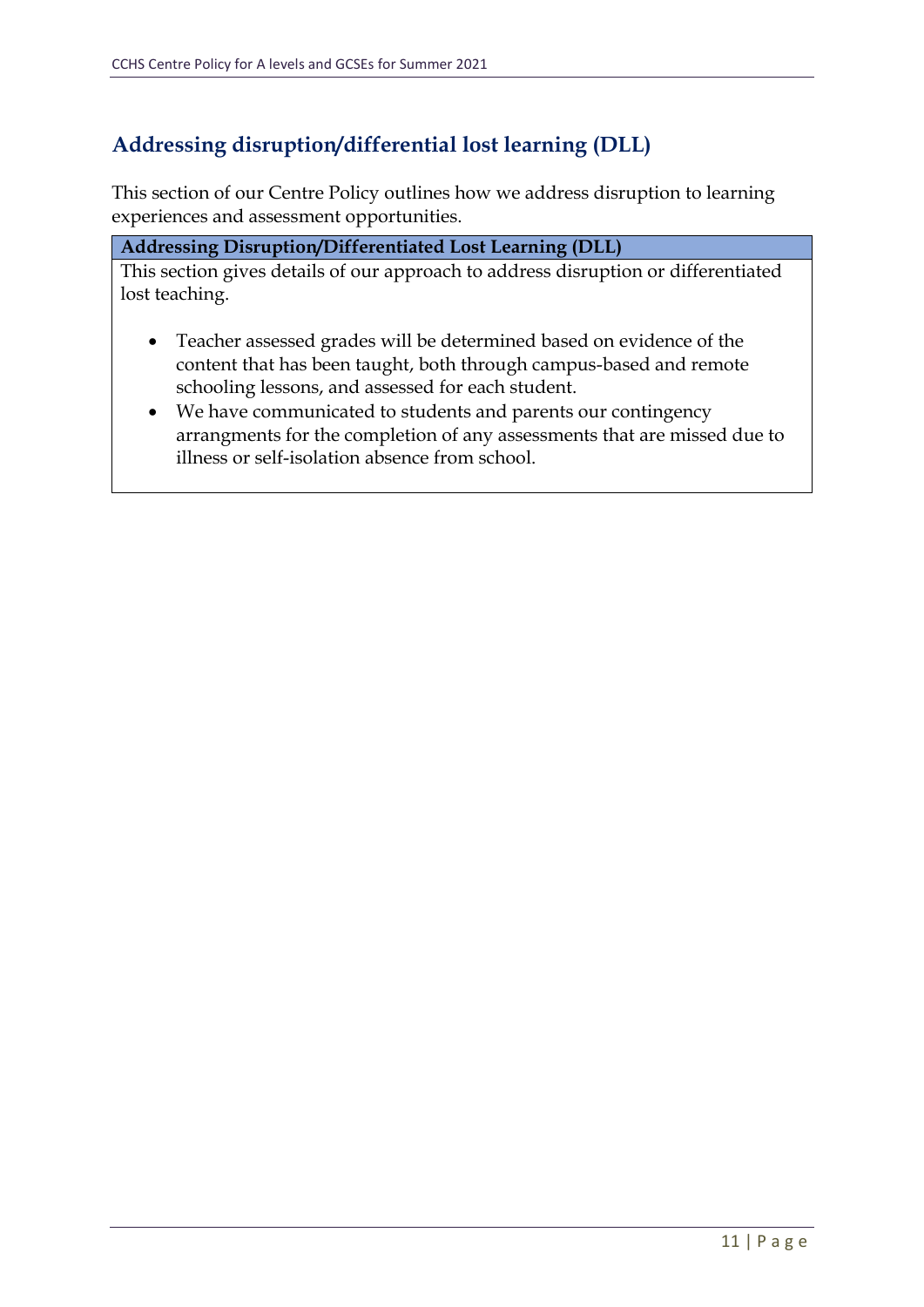## **Objectivity**

This section of our Centre Policy outlines the arrangements in place to ensure objectivity of decisions.

#### **Objectivity**

This section gives a summary of the arrangements in place within our centre in relation to objectivity.

Staff will fulfil their duties and responsibilities in relation to relevant equality and disability legislation.

Senior Leaders, Subject Leaders and the Head of Centre will consider:

- sources of unfairness and bias (situations/contexts, difficulty, presentation and format, language, conditions for assessment, marker preconceptions)
- how to minimise bias in questions and marking and hidden forms of bias)
- bias in teacher assessed grades.

To ensure objectivity, all staff involved in determining teacher assessed grades will be made aware that:

- unconscious bias can skew judgements;
- the evidence presented should be valued for its own merit as an indication of performance and attainment;
- teacher assessed grades should not be influenced by candidates' positive or challenging personal circumstances, character, behaviour, appearance, socio-economic background, or protected characteristics;
- unconscious bias is more likely to occur when quick opinions are formed

Our internal standardisation process will help to ensure that there are different perspectives to the quality assurance process, including teachers marking papers which have been anonymised.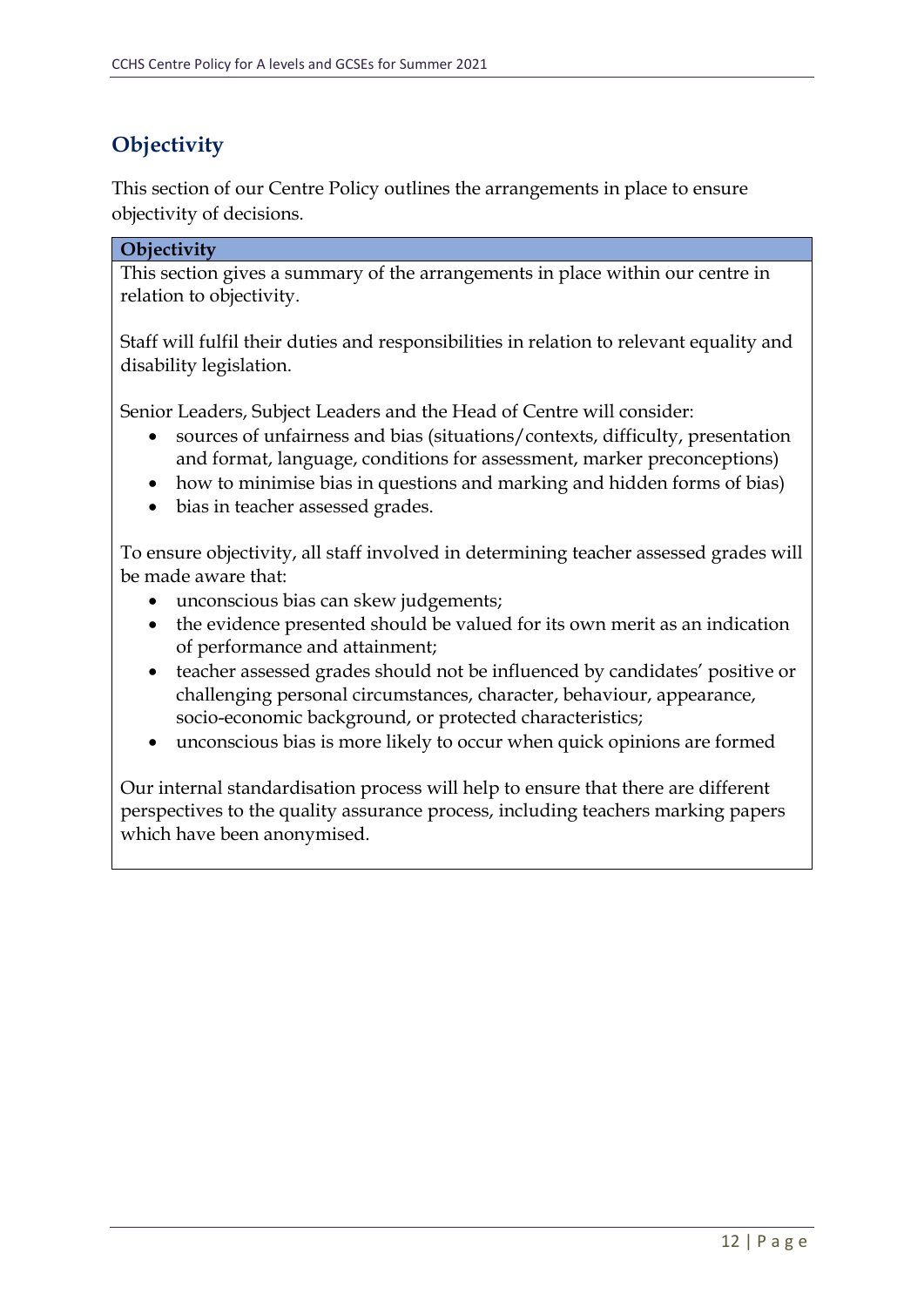## **Recording decisions and retention of evidence and data**

This section of our Centre Policy outlines our arrangements to recording decisions and to retaining evidence and data.

#### **Recording Decisions and Retention of Evidence and Data**

This section outlines our approach to recording decisions and retaining evidence and data.

- We will ensure that teachers and Subject Leaders maintain records that show how the teacher assessed grades process operated, including the rationale for decisions in relation to individual marks/grades.
- We will ensure that evidence is maintained across a variety of tasks to develop a holistic view of each student's demonstrated knowledge, understanding and skills in the areas of content taught.
- We will put in place recording requirements for the various stages of the process to ensure the accurate and secure retention of the evidence used to make decisions.
- We will comply with our obligations regarding data protection legislation.
- We will ensure that the grades accurately reflect the evidence submitted.
- We will ensure that evidence is retained electronically or on paper in a secure centre-based system that can be readily shared with our awarding organisation(s).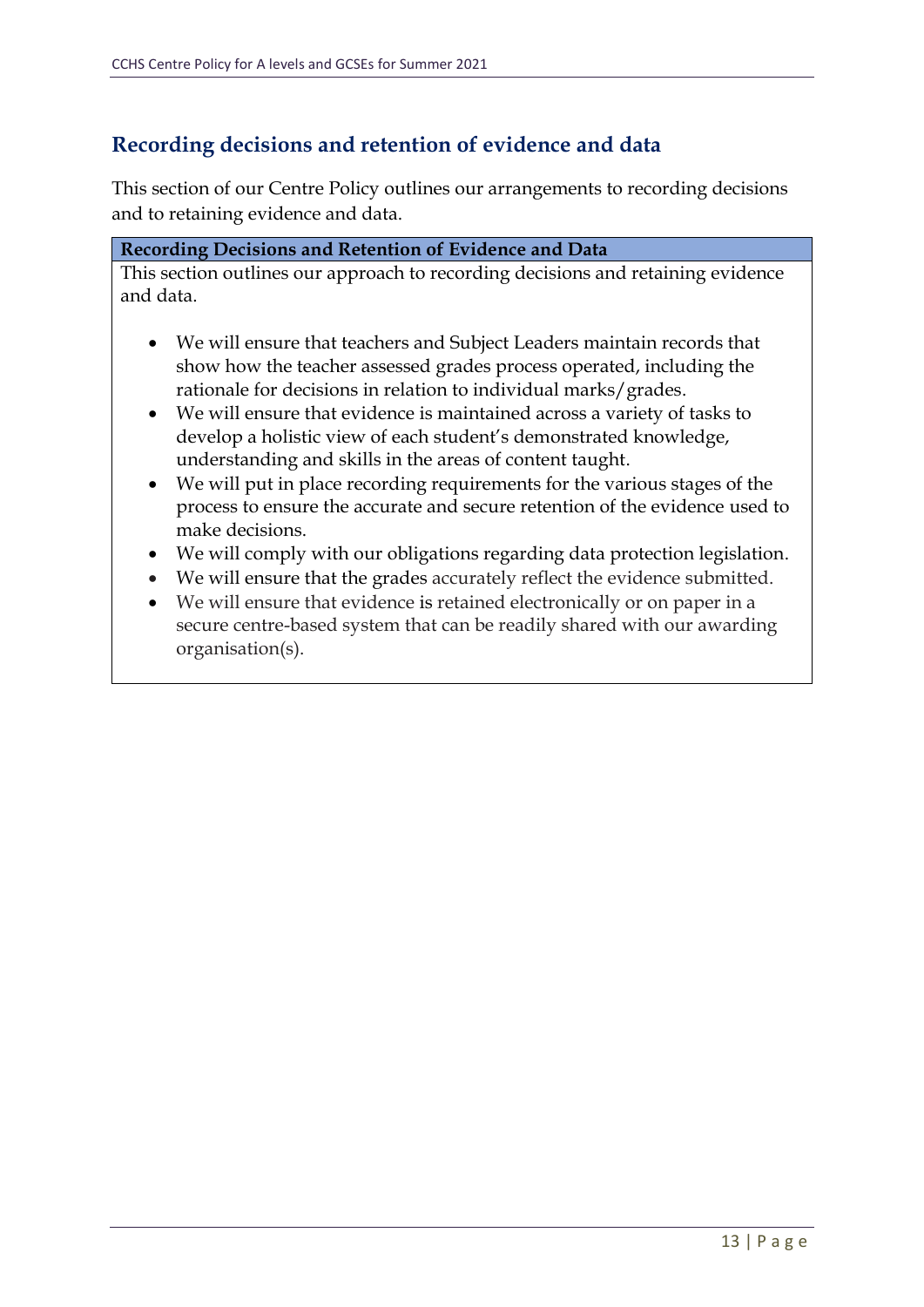## **Authenticating evidence**

This section of our Centre Policy outlines our approach to authenticate evidence.

#### **Authenticating evidence**

This section of our Centre Policy details the mechanisms in place to ensure that teachers are confident in the authenticity of evidence, and the process for dealing with cases where evidence is not thought to be authentic.

- Robust mechanisms, which will include our 'Academic Honesty Agreement', will be in place to ensure that teachers are confident that work used as evidence is the students' own and that no inappropriate levels of support have been given to students to complete it, either within the centre or with external tutors.
- It is understood that awarding organisations will investigate instances where it appears evidence is not authentic. We will follow all guidance provided by awarding organisations, including JCQ, AQA, Eduqas, OCR, Pearson to support these determinations of authenticity.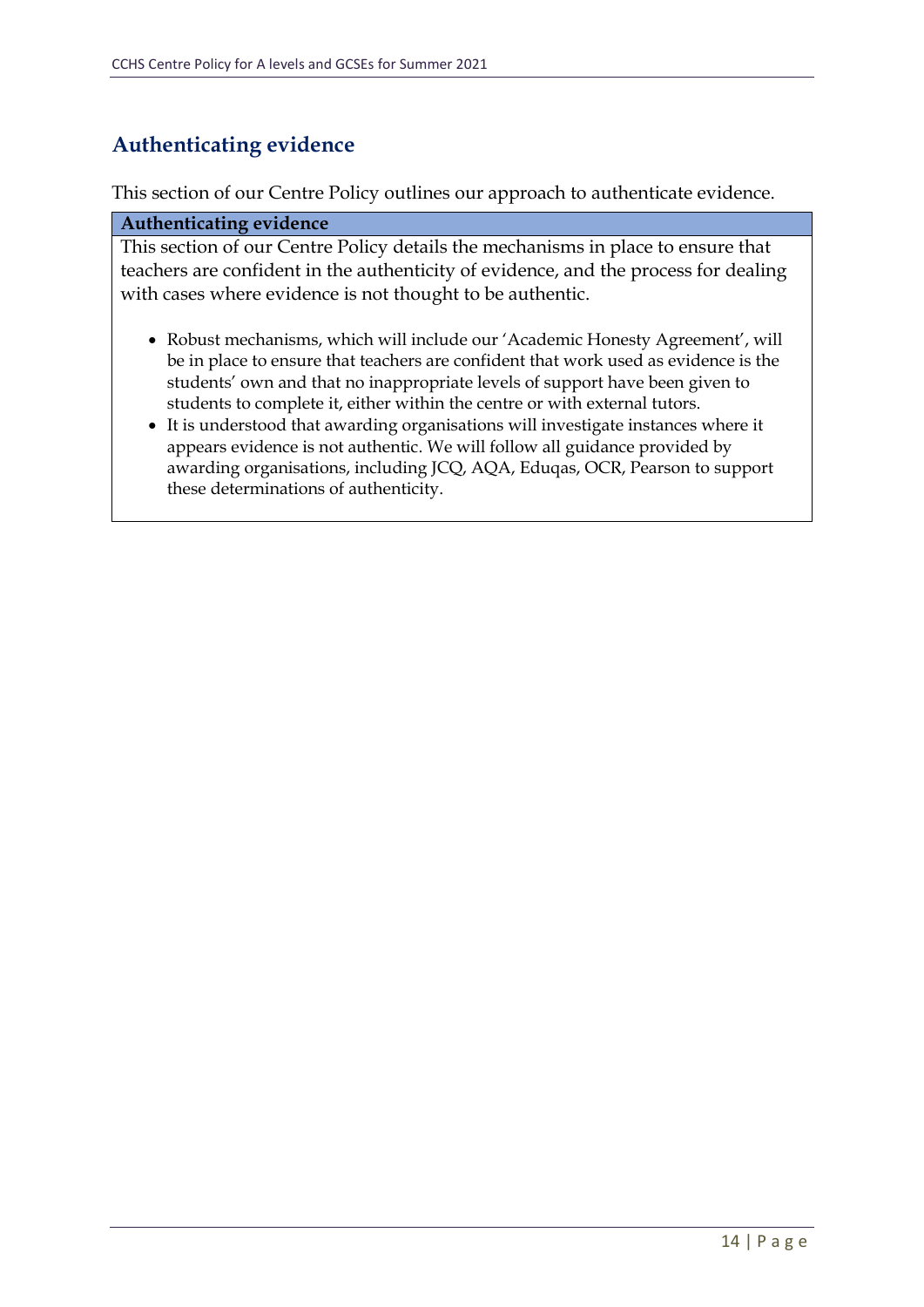## **Confidentiality, malpractice and conflicts of interest**

#### **Confidentiality**

This section of our Centre Policy outlines the measures in place to ensure the confidentiality of the grades our centre determines, and to make students aware of the range of evidence on which those grades will be based.

#### **Confidentiality**

This section details the measures in place in our centre to maintain the confidentiality of grades, while sharing information regarding the range of evidence on which the grades will be based.

- All staff involved have been made aware of the need to maintain the confidentiality of teacher assessed grades.
- All teaching staff have been briefed on the requirement to share details of the range of evidence on which students' grades will be based, while ensuring that details of the final grades remain confidential.
- Relevant details from this Policy, including requirements around sharing details of evidence and the confidentiality requirements, have been shared with parents/guardians, through our *'GCSE and A level outcomes process, awarding qualifications summer 2021, information for students and parents'.*

#### **Malpractice**

This section of our Centre Policy outlines the measures in place to prevent malpractice and other breaches of exam regulations, and to deal with such cases if they occur.

#### **Malpractice**

This section details the measures in place in our centre to prevent malpractice and, where that proves impossible, to handle cases in accordance with awarding organisation requirements.

- Our general centre policies regarding malpractice, maladministration and conflicts of interest have been reviewed to ensure they address the specific challenges of delivery in Summer 2021.
- All staff involved have been made aware of these policies, and have received training in them as necessary.
- All staff involved have been made aware of the specific types of malpractice which may affect the Summer 2021 series including:
- o breaches of internal security;
- o deception;
- o improper assistance to students;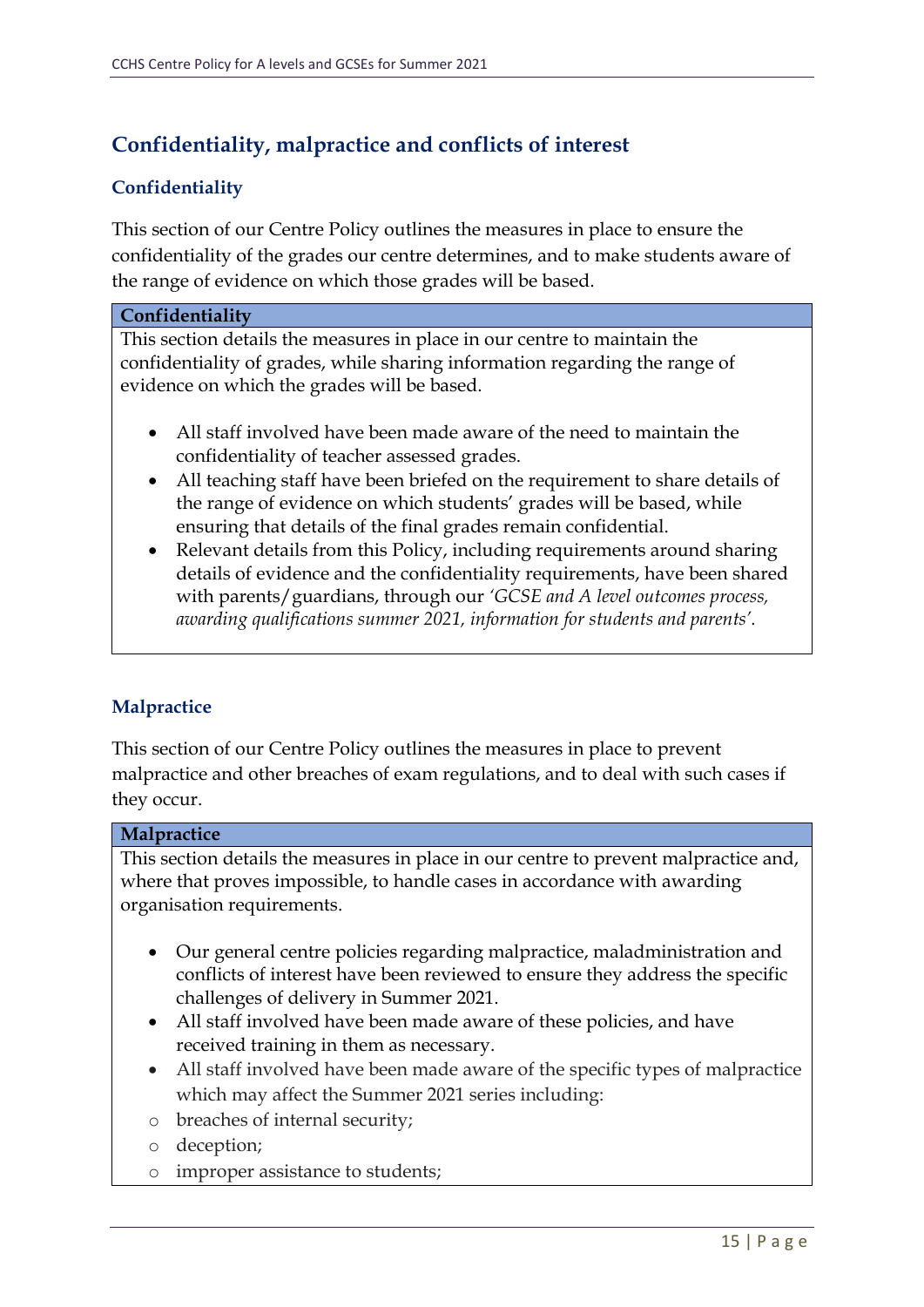- o failure to appropriately authenticate a student's work;
- o over direction of students in preparation for common assessments;
- o allegations that centres submit grades not supported by evidence that they know to be inaccurate;
- o centres enter students who were not originally intending to certificate a grade in the Summer 2021 series;
- o failure to engage as requested with awarding organisations during the External Quality Assurance and appeal stages; and
- o failure to keep appropriate records of decisions made and teacher assessed grades.
- The consequences of malpractice or maladministration as published in the JCQ guidance: *[JCQ Suspected](https://www.jcq.org.uk/exams-office/malpractice/jcq-suspected-malpractice-policies-and-procedures-2019-2020) Malpractice: Policies and* Procedures and including the risk of a delay to students receiving their grades, up to, and including, removal of centre status have been outlined to all relevant staff.

#### **Conflicts of Interest**

This section of our Centre Policy outlines the measures in place to address potential conflicts of interest.

#### **Conflicts of Interest**

This section details our approach to addressing conflicts of interest, and how we will respond to such allegations.

- To protect the integrity of assessments, all staff involved in the determination of grades must declare any conflict of interest such as relationships with students to our Head of Centre for further consideration.
- Our Head of Centre will take appropriate action to manage any conflicts of interest arising with centre staff in accordance with the JCQ documents - [General Regulations for Approved Centres, 1](https://www.jcq.org.uk/wp-content/uploads/2020/09/Gen_regs_approved_centres_20-21_FINAL.pdf)st September 2020 to 31st [August 2021.](https://www.jcq.org.uk/wp-content/uploads/2020/09/Gen_regs_approved_centres_20-21_FINAL.pdf)
- We will also carefully consider the need if to separate duties and personnel to ensure fairness in later process reviews and appeals.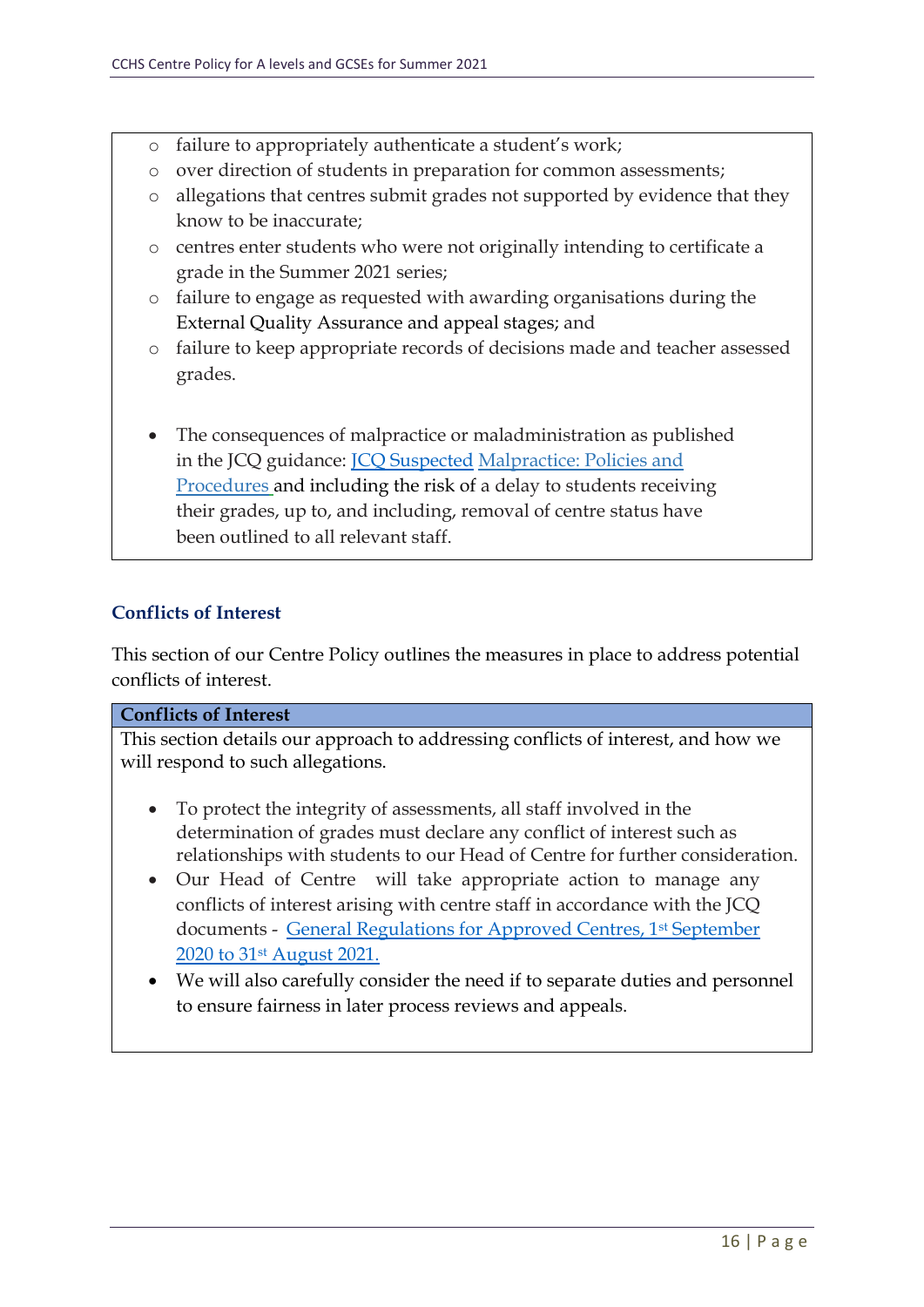## **Private candidates**

This section of our Centre Policy outlines our approach to working with Private Candidates to arrive at appropriate grades.

#### **Private Candidates**

This section details our approach to providing and quality assuring grades to Private Candidates.

- Our arrangements for assessing Private Candidates to arrive at appropriate grades are identical to the approaches utilised for internal candidates.
- Where it has been necessary to utilise different approaches, *the JCQ Guidance on Private Candidates* has been followed and any divergences from our approach for internal candidates have been recorded on the appropriate class/student documentation.
- In undertaking the review of cohort grades in conjunction with our centre results profiles from previous examined years, the grades determined by our centre for Private Candidates have been excluded from our analysis.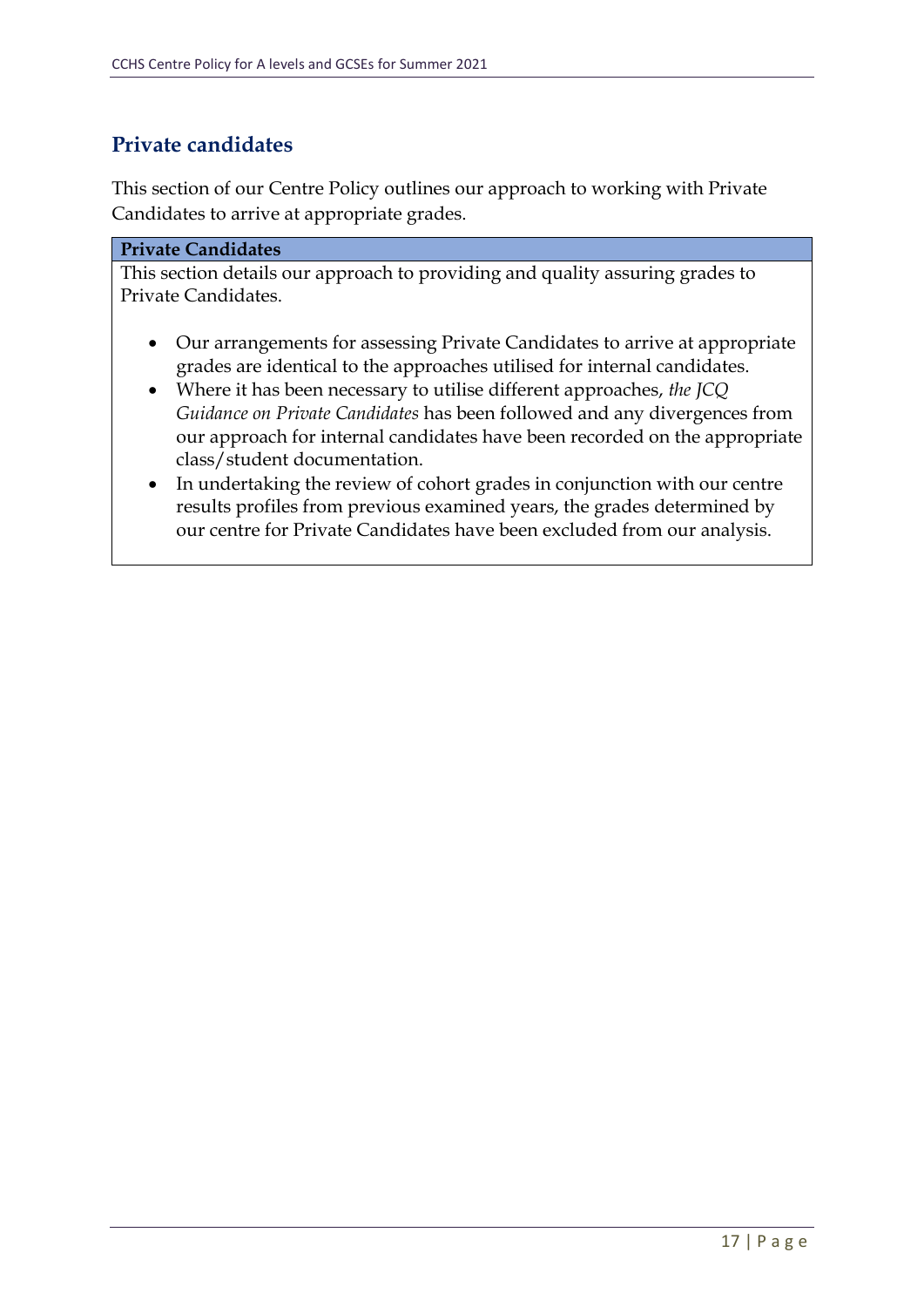## **External Quality Assurance**

This section of our Centre Policy outlines the arrangements in place to comply with awarding organisation arrangements for External Quality Assurance of teacher assessed grades in a timely and effective way.

#### **External Quality Assurance**

This section outlines the arrangements we have in place to ensure the relevant documentation and assessment evidence can be provided in a timely manner for the purposes of External Quality Assurance sampling, and that staff can be made available to respond to enquiries.

- All staff involved have been made aware of the awarding organisation requirements for External Quality Assurance as set out in the *JCQ Guidance.*
- All necessary records of decision-making in relation to determining grades have been properly kept and can be made available for review as required.
- All student evidence on which decisions regarding the determination of grades has been retained and can be made available for review as required.
- Instances where student evidence used to decide teacher assessed grades is not available, for example where the material has previously been returned to students and cannot now be retrieved, will be clearly recorded on the appropriate documentation.
- All staff involved have been briefed on the possibility of interaction with awarding organisations during the different stages of the External Quality Assurance process and can respond promptly and fully to enquiries, including attendance at Virtual Visits should this prove necessary.
- Arrangements are in place to respond fully and promptly to any additional requirements/reviews that may be identified as a result of the External Quality Assurance process.
- Staff have been made aware that a failure to respond fully and effectively to such additional requirements may result in further action by the awarding organisations, including the withholding of results.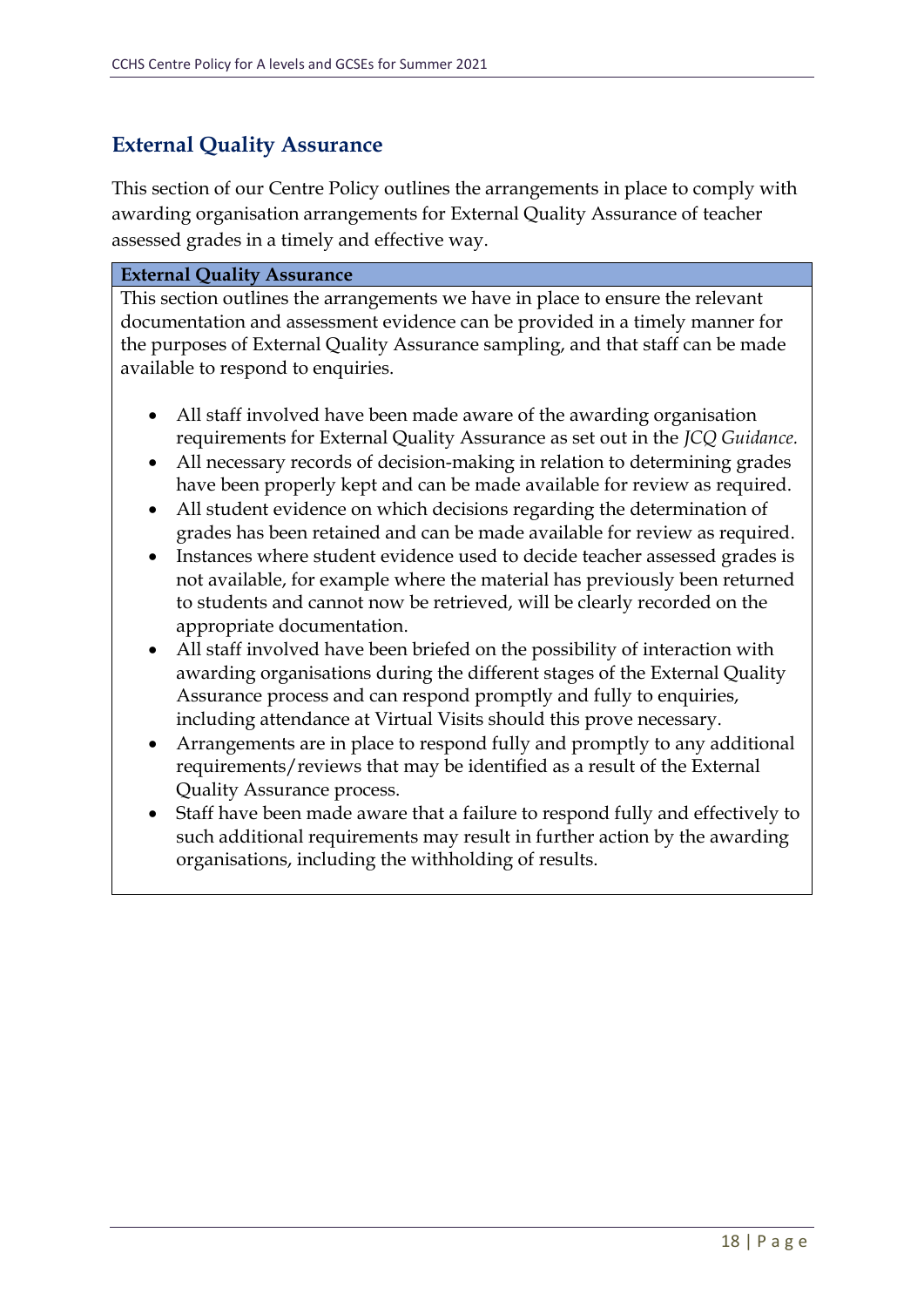## **Results**

This section of our Centre Policy outlines our approach to the receipt and issue of results to students and the provision of necessary advice and guidance.

| <b>Results</b>                                                                                                                                                                                                                             |
|--------------------------------------------------------------------------------------------------------------------------------------------------------------------------------------------------------------------------------------------|
| This section details our approach to the issue of results to students and the<br>provision of advice and guidance.                                                                                                                         |
| All staff involved have been made aware of the specific arrangements for<br>$\bullet$<br>the issue of results in Summer 2021, including the issuing of A level and<br>GCSE results in the same week.                                       |
| Arrangements will be made to ensure the necessary staffing, including<br>$\bullet$<br>exams office and support staff, to enable the efficient receipt and release of<br>results to our students.                                           |
| Arrangements will be in place for the provision of all necessary advice,<br>guidance and support, including pastoral support, to students on receipt of<br>their results.                                                                  |
| Such guidance will include advice on the appeals process in place in 2021<br>(see below).                                                                                                                                                  |
| Appropriate staff will be available to respond promptly to any requests for<br>$\bullet$<br>information from awarding organisations, for example regarding missing<br>or incomplete results, to enable such issues to be swiftly resolved. |
| Parents/guardians will be made aware of arrangements for results days.                                                                                                                                                                     |